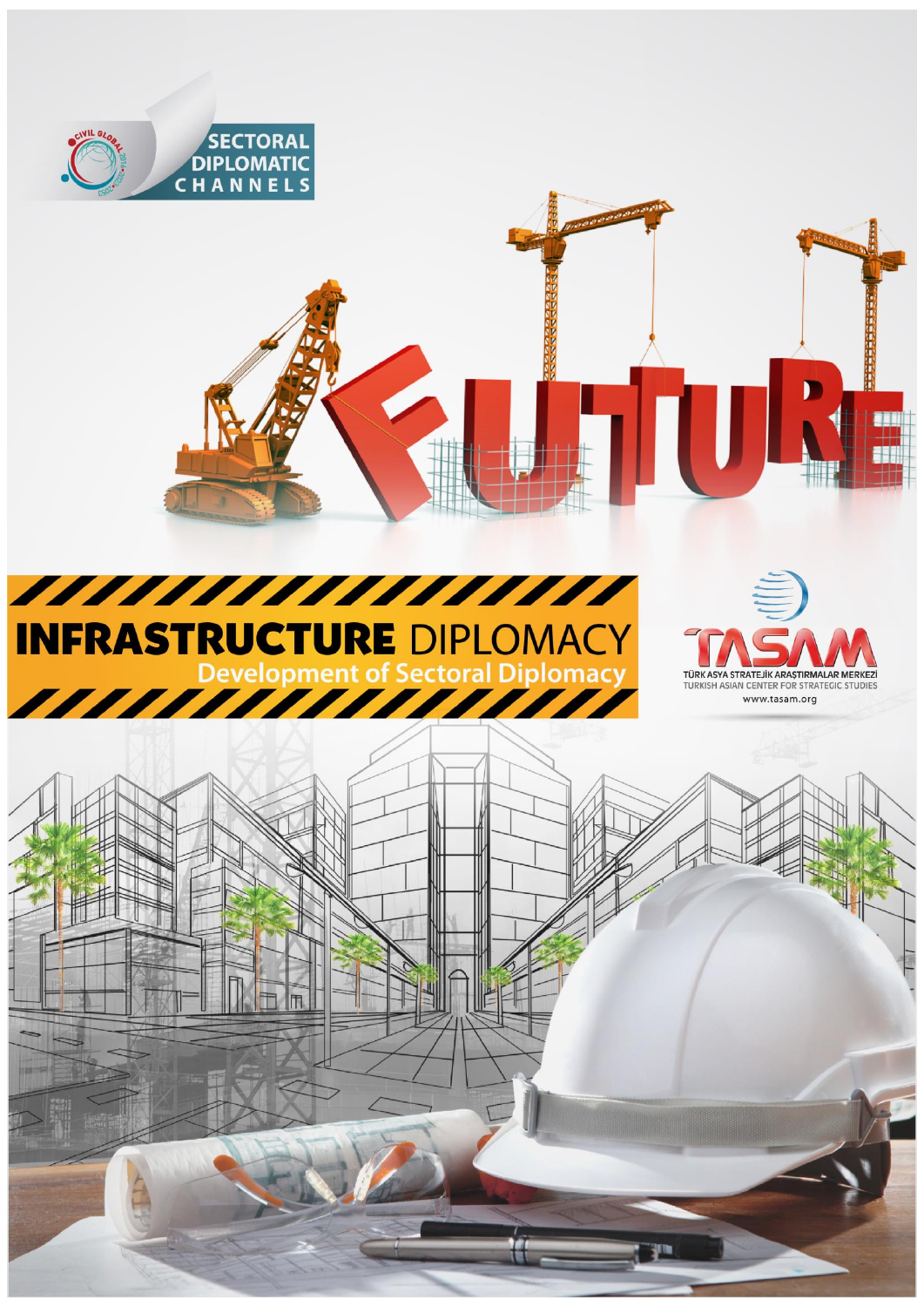



## **STRATEGIC VISION DOCUMENT INFRASTRUCTURE DIPLOMACY "Development of Sectoral Diplomacy"**

**Infrastructure diplomacy can be defined as a common name of strategies, application models and related activities developed toward transforming the savings gained in the field of construction and infrastructure to a vehicle of political and diplomatic effect by the aim of protecting and saving national profits in the global platform.**

The activities of a country in infrastructure and construction areas have been playing an important role on the development of its relations with other countries; and have been providing an important contribution to make importation of important raw materials and marketing cheap and secure. Also, the spread of economic relations to the political area means a serious contribution of the protection and development of national profits.

Construction and infrastructure sector that provides important contributions to the Turkish economy in the domestic market draws attention with its recent activities in the international markets. Turkish contractors, who succeed to enter among the biggest contracting companies in the world, have put signature to the worldwide projects. In the point of ignoring the current deficit, construction and infrastructure sector has carrying a great importance according to its support for the exportation of construction materials (20% of total exportation) besides the incomes gained from the commitments abroad. In addition, the amount of construction workers working abroad has reached to 50.000 in 2010 while it was 20.000 in 2001.

Contracting services presented with the subsectors by Turkish construction sector, who is highly active in the competition area in the foreign market, have been showing the development day by day. Also in the biggest contracting companies list, Turkey has the second place in the world right after the China. However, the share rate taken from the business volume is highly low even if the amount of companies is high. For instance, the share of Turkey is only 3.87% while the business volume of Germany, who services with only 4 companies, is 9.2.

One of the areas in which Turkey is strong in the international market is infrastructure and contracting services. Besides the urbanization activities maintained by countries who have been developing leading the South Asia and Latin America, the requirement of urban renewal in Western countries has been offering serious opportunities to Turkey in this area which Turkey has been experienced. However to develop national strategies and to develop plans towards the activities which will be maintained in this way have a vital importance for the success.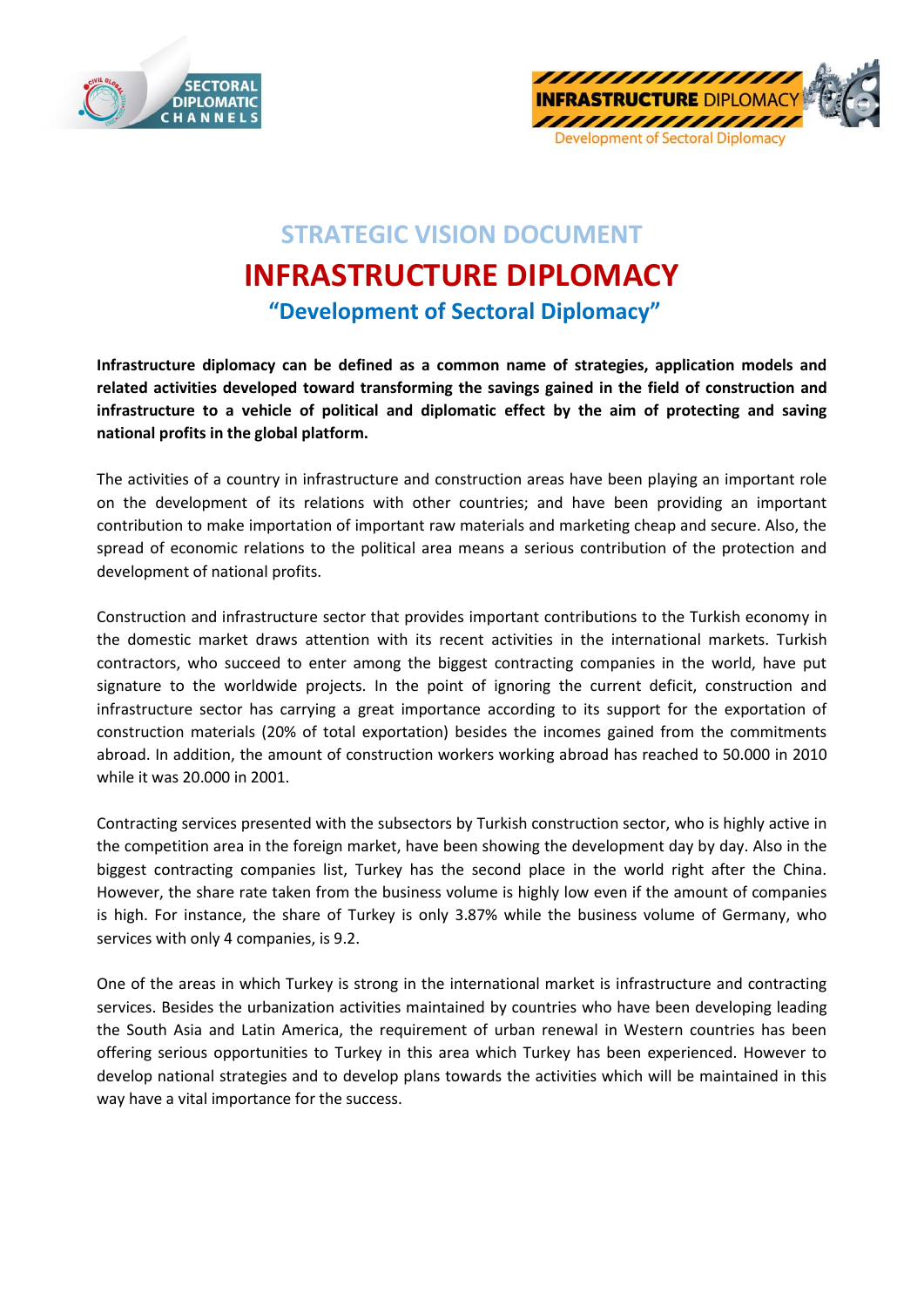



The developments in the international area have been affecting this sector which has a vital importance for Turkey. Infrastructure diplomacy should be regulated by the shape of serving national profits by developing long term strategies.

The activities maintained abroad by the companies such as TOKI, KIPTAS related with Turkish contractors and construction or infrastructure have been increasing the familiarity of Turkey and its brand value. It should be expected its positive reflections in other economic and political areas. To close the foreign trade deficit will contribute not only in the construction sector but also in all other areas of Turkish manufacturing industry by facilitating the publicity of products.

Foreign initiatives who want to link a business with Turkey will force their own official and in-official companies to establish fine relations with Turkey and to develop their present relations. So, to coordinate all activities of the Country in one of Turkey's most powerful areas in the international areas with the approach of infrastructure diplomacy has been obliged. The successes of certain Turkish companies especially in Russia, the Middle East, the North Africa and Eastern European countries have been long known. The recent successes of Turkey in the area of urbanization transformation have caught the attention of especially Latin America and South Asia; and they have been explaining their wishes about making a cooperation with Turkey related with the issue. Also the successes of Turkish companies in barrage, bridge and airport constructions have been making a serious reference in the case of joining the worldwide tenders for themselves.

The most important problem for Turkey is the difficulty of finding a financial source for the infrastructure studies comparing with the other countries such as the USA, China and Germany in the sector of construction and infrastructure. The reason is the fact that the Country hasn't the depth of financial source. So, infrastructure diplomacy is supposed to develop strategies and application models towards to develop cooperation with financial actors such as the World Bank, Islamic Development Bank and African Development Bank etc. The infrastructure diplomacy should pay regard first of all to these action points; to put related clauses about the infrastructure activities to the dual trade agreements, to strengthen the competition power of firms in the international tenders, to develop relations with local companies, to benefit from the savings and potential of Turkey centered multi-national firms who have been active in other sectors. The most important trump of Turkey is its capacity to activate build-operate-transfer model of developed construction companies. And that is directly related with the financial capacities of the construction firms. Hence, that will be meaningful to have firms whose competition capacity is high in the global area for the long term; and to develop security tools such as guarantee letter etc. and similar solution models more and more for the short term.

It has vital importance to make market analyses according to the future of infrastructure activities maintained in the foreign countries; to analyze the activities of other global companies and the policies of states very well and to evaluate the gaps; to increase the interaction among the local managements; to find a solution to the financial problems; and most of all, to provide a coordination both in short term and long term among the sector activities and state policies.